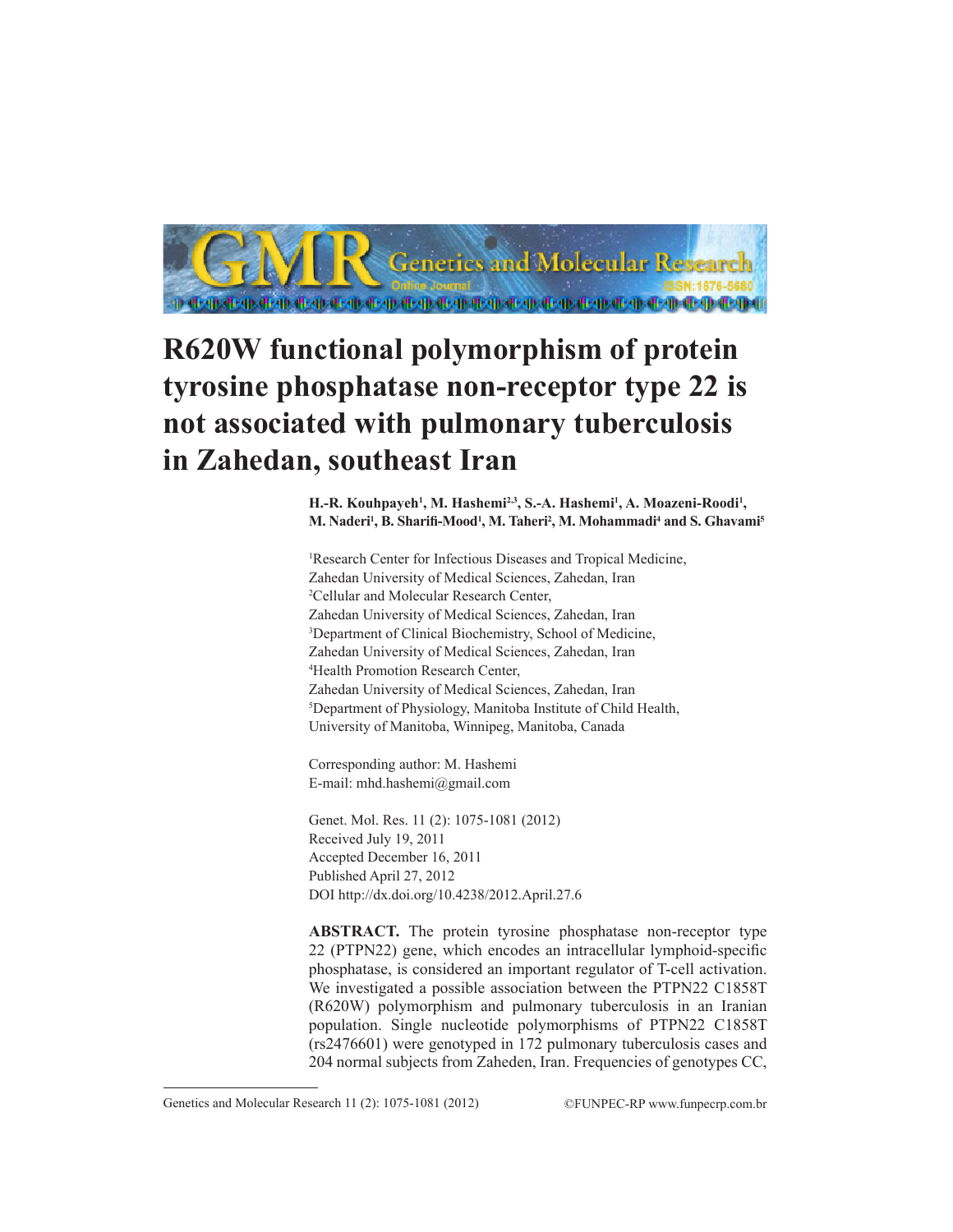CT and TT of the PTPN22 C1858T polymorphism were 98.3, 1.7 and 0% in the pulmonary tuberculosis patients, and 96.1, 3.9 and 0% in the control group, respectively ( $P = 0.239$ ). The frequency of the minor (T) allele was 0.8% in pulmonary tuberculosis patients and 2.0% in controls. Significant differences were not observed in genotype or allele frequencies of PTPN22 C1858T in the comparison between pulmonary tuberculosis patients and healthy subjects in our Iranian population sample.

**Key words:** PTPN22; Tuberculosis; Polymorphism

## **INTRODUCTION**

Pulmonary tuberculosis (PTB) is still a major health problem worldwide, and it remains the main cause of morbidity and mortality (Naderi et al., 2009, 2010). It has been known that over one-third of the world's population is infected with *Mycobacterium tuberculosis*, of whom only 10% develop the clinical disease (Porter and McAdam, 1994). Persuasive evidence from twin studies indicates that host genetic factors are significant risk factors for development of tuberculosis (Comstock, 1978). The findings of numerous diverse tuberculosis (TB) susceptibility genes in genome-wide screens supported the possibility of multigenic predisposition to TB (Bellamy et al., 2000; Cervino et al., 2002). The lung is the main target of infection with *M. tuberculosis*. It is well-known that in most subjects infected with *M. tuberculosis*, host immunity responses effectively control the infection (North and Jung, 2004).

The PTPN22 gene is located on chromosome 1p13.3-p13.1 and encodes intracellular lymphoid tyrosine phosphatase (LYP) (Cohen et al., 1999). LYP, which is expressed only in cells of hematopoietic origin, dephosphorylates kinases such as Lck, Fyn, and Zap-70, all of them recognized to be important in T-cell signaling (Mustelin et al., 1999). It has been documented that dephosphorylation of these substrates by LYP negatively modulates T-cell activation (Hermiston et al., 2002; Mustelin et al., 2002; Veillette et al., 2002). In addition, LYP binds to the adaptor molecule Grb2 (growth factor receptor-bound protein 2), and this interaction is thought to play a negative regulatory function in T-cell signaling (Hill et al., 2002). Moreover, LYP binds to the C-terminus of Src tyrosine kinase (Csk) and downregulates the activation of T cells. Csk is a key suppressor of kinases that mediate T-cell activation (Cohen et al., 1999). It has been reported that the PTPN22 C1858T (R620W) polymorphism placed at the P1 motif does not bind Csk, preventing formation of the complex and, consequently, suppression of T-cell activation (Bottini et al., 2004).

Several studies have found a significant association between a functional missense PTPN22 C1858T (R620W) polymorphism and vulnerability to numerous autoimmune diseases such as type 1 diabetes, rheumatoid arthritis and systemic lupus erythematosus (Gomez et al., 2005a; Chelala et al., 2007; Lee et al., 2007; Douroudis et al., 2008).

To the best of our knowledge, the data regarding PTPN22 C1858T polymorphism in PTB are scant (Gomez et al., 2005b; Lamsyah et al., 2009), and there is no report in our country. Thus, the aim of the present study was to find out the association between PTPN22 C1858T (R620W) polymorphism and PTB in an Iranian population.

Genetics and Molecular Research 11 (2): 1075-1081 (2012) ©FUNPEC-RP www.funpecrp.com.br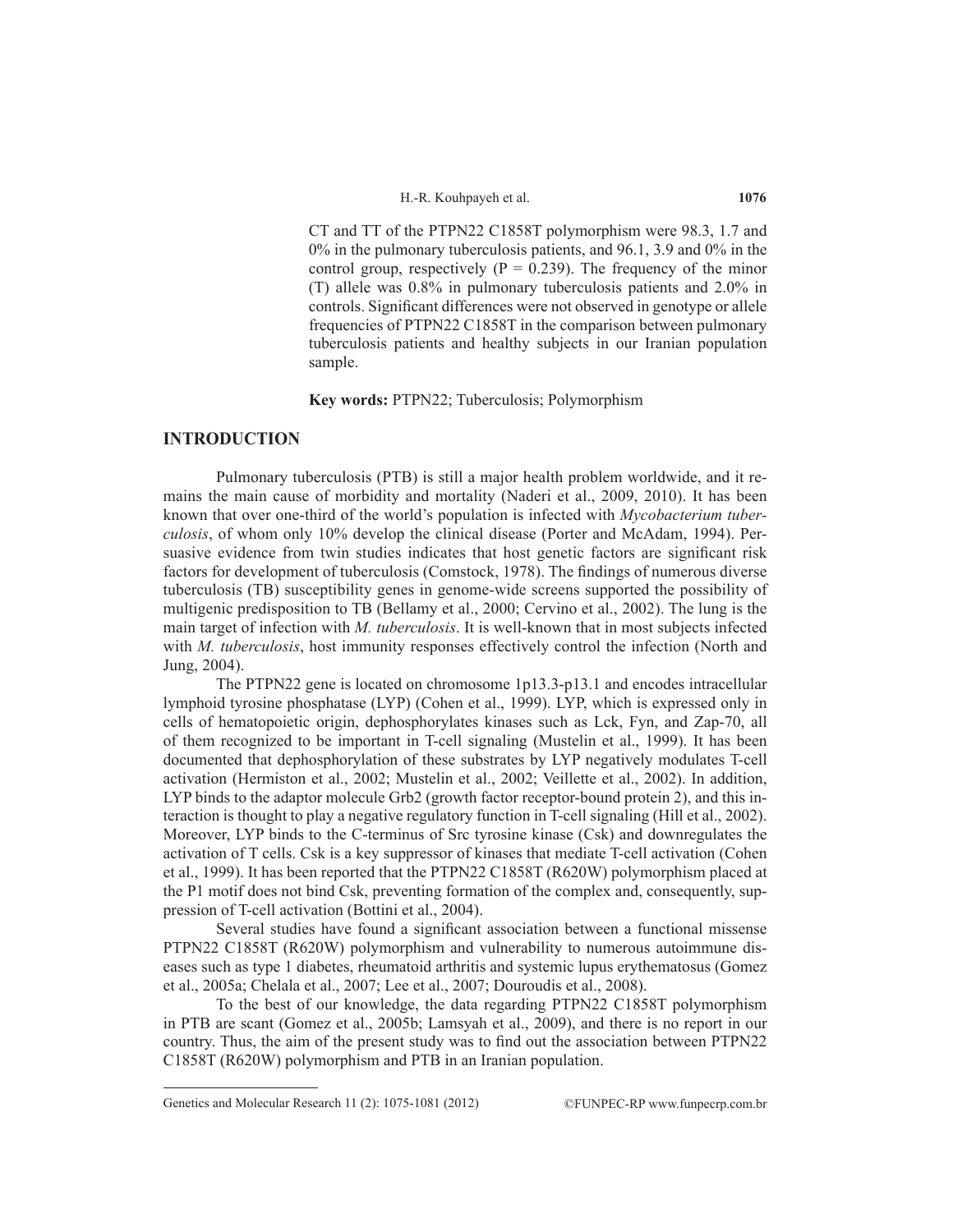## **MATERIAL AND METHODS**

This case-control study was performed from July 2008 to April 2010 in the Research Center for Infectious Diseases and Tropical Medicine, Bou-Ali Hospital, Zahedan, Iran. The project was approved by the Ethics Committee of Zahedan University of Medical Sciences, and informed consent was obtained from all patients and healthy subjects. The study consisted of 172 PTB (64 males, 108 females; mean age  $50.3 \pm 20.3$ ) and 204 healthy subjects (94 males, 110 females; mean age  $47.5 \pm 14.7$ ). The diagnosis of PTB was based on clinical, radiological, sputum acid fast bacillus (AFB) smear positivity, culture and response to antituberculosis chemotherapy, as previously described (Naderi et al., 2009; Hashemi et al., 2011b).

Two milliliters of venous blood was drawn from each subject, and genomic DNA was extracted from peripheral blood as previously described (Hashemi et al., 2010a).

Tetra primer ARMS-PCR is a simple and rapid method for detection of SNPs (Hashemi et al., 2010a,b, 2011a). Tetra primer ARMS-PCR was designed for the detection of PTPN22 R620W (rs2476601) polymorphism. We used two external primers (forward outer primer: 5'-CTCACACATCAGCTTCCCAAAGTG-3', reverse outer primer: 5'-CAACTT TACTGATAATGTTGCTTCAACGGA-3') and two internal primers (forward inner primer: 5'-CAACCACAATAAATGATTCAGGTGTACG-3', reverse inner primer: 5'-ATCCCCCCTC CACTTCCTGGAT-3'). Product sizes were 213 bp for the C allele and 151 bp for the T allele, while the product size of the two outer primers was 314 bp as illustrated schematically in Figure 1.



**Figure 1.** Schematic diagram of the tetra ARMS assay for determination of the PTPN22 C1858T polymorphism. Two forward and two reverse primers are used to generate three potential PCR products. Primers FO and RO give a 314-bp product, which is used for control of DNA quality and quantity. Primers FO and RI amplify the T allele, generating a 151-bp product, and primers FI and RO generate a 213-bp product for the C allele.

PCR was performed using commercially available PCR premix (AccuPower PCR PreMix, BIONEER, Daejeon, Korea) according to the manufacturer recommended protocol. A 0.2-mL PCR tube was used, containing the AccuPower PCR PreMix, 1 µL template DNA  $(\sim 100 \text{ ng/µL})$ , 1 µL of each primer (10 µM) and 15 µL DNase-free water. The total volume for PCR was 20 µL.

Genetics and Molecular Research 11 (2): 1075-1081 (2012) ©FUNPEC-RP www.funpecrp.com.br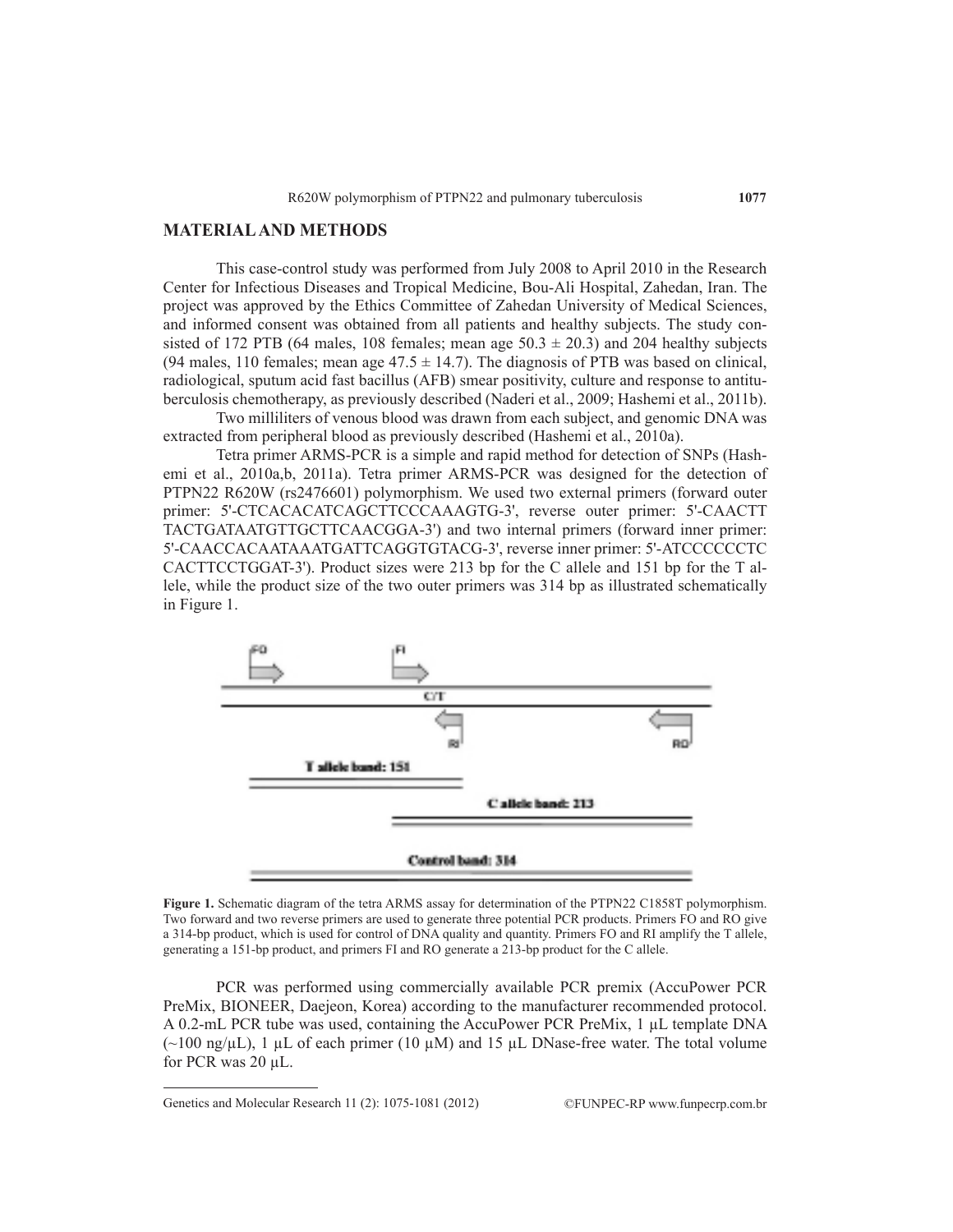PCR cycling conditions were 5 min at 95°C followed by 30 cycles of 30 s at 95°C, 30 s at 64°C, and 30 s at 72°C, and 10 min at 72°C (Corbett Research, Australia). The PCR products were electrophoresed on 3% agarose gels and photographed (Figure 2). To ensure genotyping quality, we regenotyped the samples at random to verify the initial results.





The statistical analysis of the data was performed using the SPSS 17.0 software. Genotypes and alleles were compared between the groups using the Fisher exact test.

## **RESULTS**

We determined the genotypic frequency of 1858 PTPN22 C/T polymorphism in PTB and control subjects (Table 1). Genotype frequencies of both patients and healthy controls satisfied the Hardy-Weinberg equilibrium. The CC genotype was observed in 98.3% (169/172) patients, whereas 1.7% (3/172) were heterozygous (CT) and none of the patients had a TT genotype. In the control group, the frequencies of genotypes were 96.1% (196/204) for CC, 3.9% (8/204) for CT and 0% (0/204) for TT (Table 1). No homozygous TT genotype was found among PTB patients or healthy subjects. There were no significant differences between case and control groups regarding PTPN22 C/T polymorphism ( $P = 0.239$ ).

| <b>Table 1.</b> Genotype frequencies of the PTPN22 C1858T polymorphism in pulmonary tuberculosis (PTB) patients<br>and healthy subjects. |                 |                  |  |
|------------------------------------------------------------------------------------------------------------------------------------------|-----------------|------------------|--|
| Genotype                                                                                                                                 | PT <sub>B</sub> | Healthy subjects |  |
| CC.                                                                                                                                      | 98.3% (169/172) | 96.1% (196/204)  |  |
| <b>CT</b>                                                                                                                                | $1.7\%$ (3/172) | $3.9\%$ (8/204)  |  |
| TT                                                                                                                                       | $0.0\%$ (0/172) | $0.0\%$ (0/204)  |  |
| Fisher exact test, $P = 0.239$                                                                                                           |                 |                  |  |

The distribution of PTPN22 C/T allele frequencies in PTB and normal individuals is shown in Table 2. No significant difference was observed between PTB and control subjects regarding allele frequencies (Fisher exact test,  $P = 0.241$ ).

Genetics and Molecular Research 11 (2): 1075-1081 (2012) ©FUNPEC-RP www.funpecrp.com.br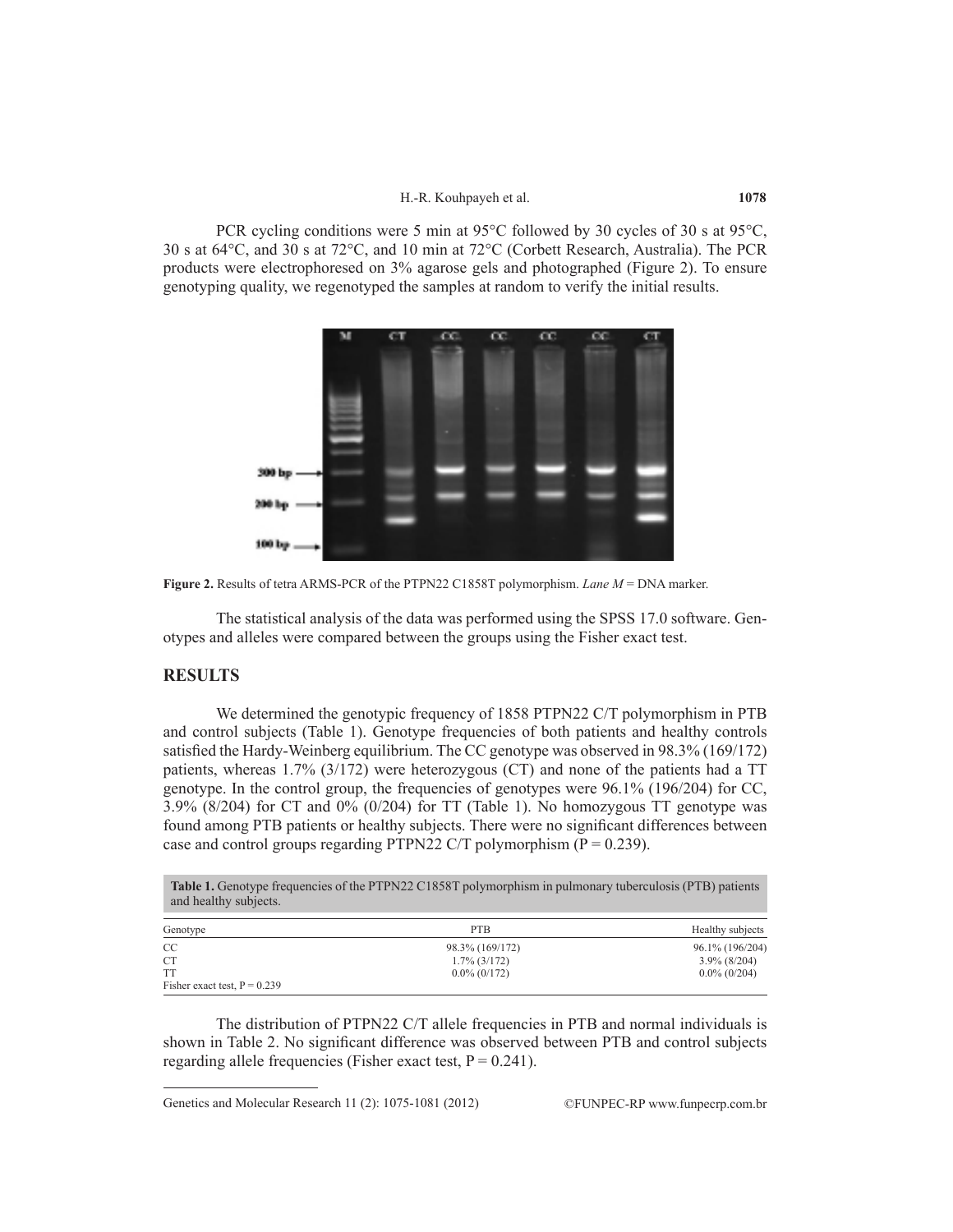| <b>Table 2.</b> Allele frequencies of PTPN22 C1858T in pulmonary tuberculosis (PTB) patients and healthy subjects. |                 |                  |  |
|--------------------------------------------------------------------------------------------------------------------|-----------------|------------------|--|
| Allele                                                                                                             | PTB.            | Healthy subjects |  |
| C                                                                                                                  | 99.1% (341/344) | 98.0% (400/408)  |  |
| Fisher exact test, $P = 0.241$                                                                                     | $0.9\%$ (3/344) | $2.0\%$ (8/408)  |  |

#### **DISCUSSION**

In the present study, we found no association between the genotypic and allelic frequencies of the PTPN22 C1858T gene polymorphism and susceptibility to PTB in a sample of the Iranian population. We did not detect individuals carrying the TT genotype among patients and controls. To date, there are only two reports regarding the association between PTPN22 polymorphisms and PTB. In contrast to our findings, Lamsyah et al. (2009) observed statistically significant differences in the PTPN22 C1858T genotypic and allelic frequencies between PTB and controls in a Moroccan population. The frequency of the minor allele (T allele) was found to be 0.41% in PTB and 3.2% in normal subjects (Lamsyah et al., 2009). In another study, Gomez et al. (2005b) found statistically significant differences in the PTPN22 C1858T genotypic and allelic frequencies between PTB and controls in a Columbian population. The frequency of the T allele was found to be 1.3% in PTB and 4.3% in normal subjects. The distribution of T allele frequencies in our study is in accordance with these findings (Gomez et al., 2005b; Lamsyah et al., 2009). The finding of no homozygous TT individuals among PTB patients or healthy controls in our study is in line with the findings of Lamsyah et al. (2009) and Gomez et al. (2005b) in a Moroccan and Colombian population, respectively. These studies suggest a potential protective role of the T allele in TB. Our results are in disagreement with these findings and this discrepancy may be due to the different ethnicity of subjects participating in the studies.

It has been reported that the PTPN22 C1858T polymorphism is not involved in vulnerability to *Brucella melitensis*, an intracellular pathogen, which gives rise to human brucellosis (Bravo et al., 2009). Several studies have found a significant association between the PTPN22 C1858T (R620W) polymorphism and vulnerability to various autoimmune diseases (Gomez et al., 2005a; Chelala et al., 2007; Lee et al., 2007; Douroudis et al., 2008).

In the majority of infected subjects, active natural and acquired immune responses successfully control *M. tuberculosis*. The exact reasons as to why only a number of the individuals infected with *M. tuberculosis* develop clinical disease remain unknown. There is some evidence that suggests that host genetic factors may be important risk factors for the development of tuberculosis (Guide and Holland, 2002; Hashemi et al., 2011b; Qu et al., 2011).

Variation in allele frequency of the PTPN22 C1858T (R620W) has been reported among different ethnic populations. The highest frequency of the minor allele (T allele) has been observed in Scandinavian countries [12.3% in Sweden (Reddy et al., 2005) and 15.5% in Finland (Seldin et al., 2005)]. Minor allele frequencies in Western Europe have ranged from 7 to 10% [Spain, 7-7.4% (Orozco et al., 2005); France, 9.2% (Wipff et al., 2006); Germany, 10% (Jagiello et al., 2005); UK, 10.3% (Hinks et al., 2006), and Italy, 2.1% (Bottini et al., 2004)]. The C1858T SNP is considerably less polymorphic in non-Caucasian populations such as Colombian (4.3%) and Moroccan populations (3.22%) (Gomez et al., 2005b; Lamsyah et al., 2009). Actually, this polymorphism has not been found in African or Asian populations

Genetics and Molecular Research 11 (2): 1075-1081 (2012) ©FUNPEC-RP www.funpecrp.com.br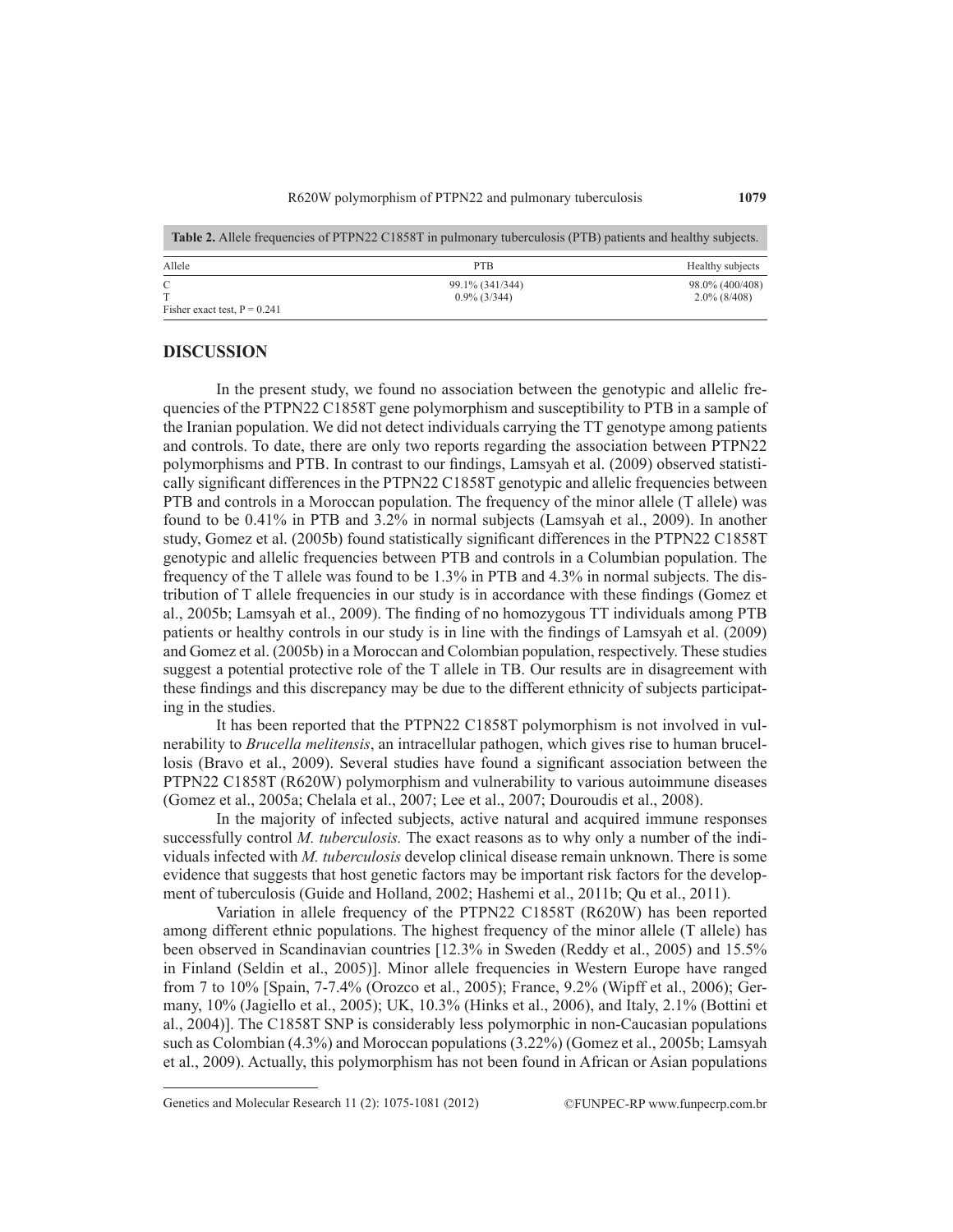(Begovich et al., 2004; Ban et al., 2005; Mori et al., 2005; Chabchoub et al., 2006; Ikegami et al., 2007; Chabchoub et al., 2009). The frequency of the PTPN22-1858T allele in a Chinese population was found to be 1.43% (Zhang et al., 2008). To the best of our knowledge, for the first time, we found a low frequency of the minor allele (T allele frequency of 0.8% in PTB and 2.0% in normal individuals) in a sample of Iranians, which shows that PTPN22 is less polymorphic in our population. There are few data regarding PTPN22 polymorphisms and tuberculosis. Considering the small sample size of studies, a larger sample size is required to obtain the sufficient statistical power.

In conclusion, we found that the PTPN22 C1858T (R620W) is not involved in the susceptibility to PTB in Iranian patients.

### **ACKNOWLEDGMENTS**

Research supported by Zahedan School of Medicine through a dissertation grant. In addition, the authors would like to thank the patients and healthy subjects who willingly participated in the study.

#### **REFERENCES**

- Ban Y, Tozaki T, Taniyama M and Tomita M (2005). The codon 620 single nucleotide polymorphism of the protein tyrosine phosphatase-22 gene does not contribute to autoimmune thyroid disease susceptibility in the Japanese. *Thyroid* 15: 1115-1118.
- Begovich AB, Carlton VE, Honigberg LA, Schrodi SJ, et al. (2004). A missense single-nucleotide polymorphism in a gene encoding a protein tyrosine phosphatase (PTPN22) is associated with rheumatoid arthritis. *Am. J. Hum. Genet.* 75: 330-337.
- Bellamy R, Beyers N, McAdam KP, Ruwende C, et al. (2000). Genetic susceptibility to tuberculosis in Africans: a genome-wide scan. *Proc. Natl. Acad. Sci. U. S. A.* 97: 8005-8009.
- Bottini N, Musumeci L, Alonso A, Rahmouni S, et al. (2004). A functional variant of lymphoid tyrosine phosphatase is associated with type I diabetes. *Nat. Genet.* 36: 337-338.
- Bravo MJ, Colmenero JD, Queipo-Ortuno MI, Morata P, et al. (2009). PTPN22 C1858T polymorphism and human brucellosis. *Scand J. Infect. Dis.* 41: 109-112.
- Cervino AC, Lakiss S, Sow O, Bellamy R, et al. (2002). Fine mapping of a putative tuberculosis-susceptibility locus on chromosome 15q11-13 in African families. *Hum. Mol. Genet.* 11: 1599-1603.
- Chabchoub G, Maalej A, Petit-Teixeira E, Glikmans E, et al. (2006). Polymorphisms in the protein tyrosine phosphatase (PTPN22) gene is not associated with autoimmune thyroid in a large affected Tunisian family. *Clin. Immunol.* 120: 235-236.
- Chabchoub G, Teixiera EP, Maalej A, Ben HM, et al. (2009). The R620W polymorphism of the protein tyrosine phosphatase 22 gene in autoimmune thyroid diseases and rheumatoid arthritis in the Tunisian population. *Ann. Hum. Biol.* 36: 342-349.
- Chelala C, Duchatelet S, Joffret ML, Bergholdt R, et al. (2007). PTPN22 R620W functional variant in type 1 diabetes and autoimmunity related traits. *Diabetes* 56: 522-526.
- Cohen S, Dadi H, Shaoul E, Sharfe N, et al. (1999). Cloning and characterization of a lymphoid-specific, inducible human protein tyrosine phosphatase, Lyp. *Blood* 93: 2013-2024.
- Comstock GW (1978). Tuberculosis in twins: a re-analysis of the Prophit survey. *Am. Rev. Respir. Dis.* 117: 621-624.
- Douroudis K, Prans E, Haller K, Nemvalts V, et al. (2008). Protein tyrosine phosphatase non-receptor type 22 gene variants at position 1858 are associated with type 1 and type 2 diabetes in Estonian population. *Tissue Antigens* 72: 425-430.
- Gomez LM, Anaya JM, Gonzalez CI, Pineda-Tamayo R, et al. (2005a). PTPN22 C1858T polymorphism in Colombian patients with autoimmune diseases. *Genes Immun.* 6: 628-631.
- Gomez LM, Anaya JM and Martin J (2005b). Genetic influence of PTPN22 R620W polymorphism in tuberculosis. *Hum. Immunol.* 66: 1242-1247.

Genetics and Molecular Research 11 (2): 1075-1081 (2012) ©FUNPEC-RP www.funpecrp.com.br